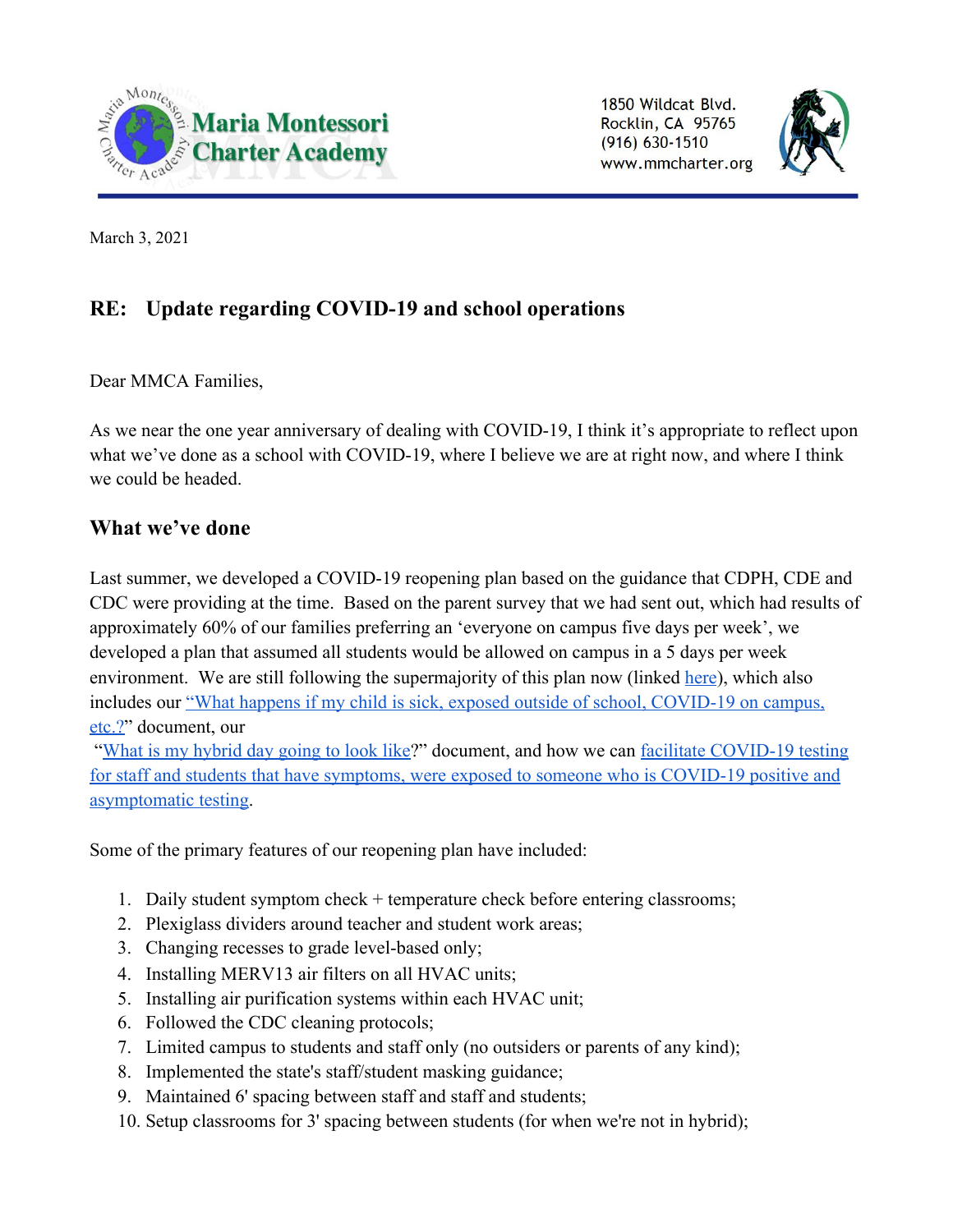- 11. Staggered our bell schedules; and
- 12. Put in a detailed symptomatic and exposed testing protocol for staff and students

In late Summer 2020, our Board delayed the start of school by a week because at the time Placer County was on the "state watchlist", and schools were not allowed to reopen when their county was on the watchlist. If the state had kept the "watchlist" metric, we would've been able to restart with everyone on campus in a "5 day per week environment" in August. But, as we all know now, the state completely changed their COVID-19 operational metric to the "color level" system, which we are largely still in. Under the "color level" system at the time, schools could not reopen for on-site instruction until their county had been at the "red" level for at least two weeks. This led to all schools in Placer County starting in distance learning. When Placer County finally got to "red" in September, we were able to switch to on-site instruction via our current hybrid model.

Later in the Fall, our Board voted to have objective benchmarks based on the state color system for our educational delivery system. The model they approved included:

Purple = distance learning  $Red = Hybrid model$ Orange = 5 days a week, full COVID mitigations in place Yellow = 5 days a week, most COVID mitigations still in place, but closer to 'normal' operations (e.g., parents allowed back on campus, plays, assemblies, electives, athletics, clubs, etc.)

In mid-November, when it became apparent that the County would be returning to "purple", I asked the Board to modify the model to not automatically go back into distance learning with a "purple status", but rather go into distance learning if "mandated by County or State Authorities." The Board approved this modification, and we've stayed in our 'hybrid' model these past couple months since we've been in 'purple.'

#### **Where we are at**

Since we physically returned to school, we have had a minimal number of COVID-19 cases within our school community. We have not had an 'active' COVID-19 student case on campus, and we've only had one 'active' COVID-19 non-instructional staff member case on campus. During 'break' times (ex. Winter Break), I'm aware of one additional staff member and one student that contracted COVID-19. Admittedly, we have had several dozen students / staff members follow our quarantine protocols based on outside of school COVID-19 exposure, and for the most part our families have respected the illness policies we put into place this year to help deal with COVID-19. I'm VERY appreciative of all of the work our staff, our students and their families have done to keep our numbers so low.

In mid-January 2021, the state completely revised the [California Department of Public Health](https://www.cdph.ca.gov/Programs/CID/DCDC/CDPH%20Document%20Library/COVID-19/Consolidated_Schools_Guidance.pdf) [Guidelines](https://www.cdph.ca.gov/Programs/CID/DCDC/CDPH%20Document%20Library/COVID-19/Consolidated_Schools_Guidance.pdf) for re-opening schools. There are elements of the new guidance that are significantly different from the previous guidance. Three areas of key differences include: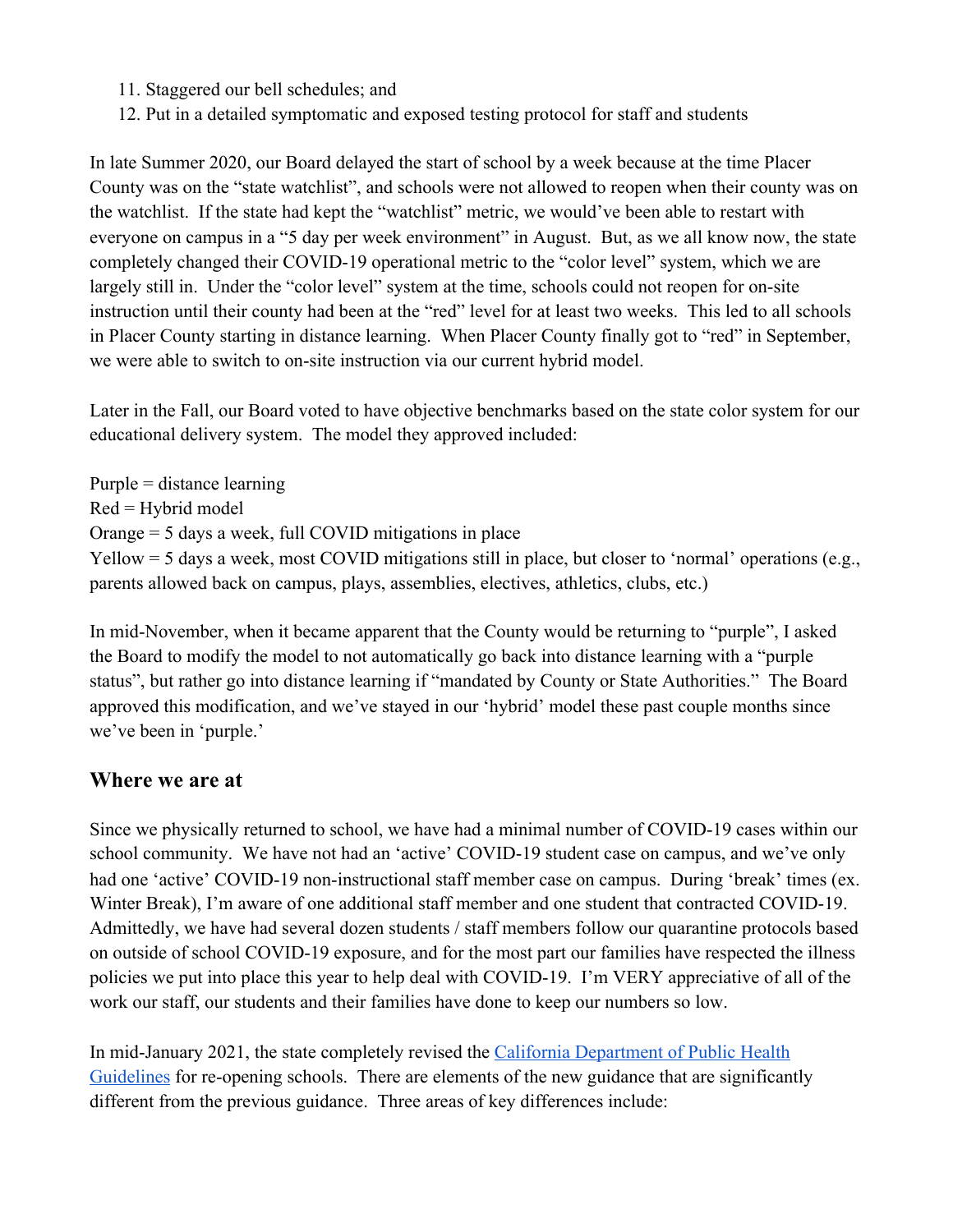- 1) Physical distancing between students: Prior guidance suggested 6' spacing, but didn't mandate it and multiple sub-sources acknowledged that 3' could be 'just as effective'. The new guidance mandates 6' spacing between students, with an 'allowance' of down to 4' if you get state approval.
- 2) 'Robust Asymptomatic Testing Program': Depending on our County's color level, this could be up to 2x per week of all of our student and staff population, at a cost of approximately \$55 per test; and
- 3) K-2nd grade student masking: With prior guidance, face coverings were 'recommended' for this age group; the new guidance mandates it.

There has continued to be significant discussions throughout the state and the educational community with regards to what these new guidelines actually mean and how they will be enforced. As of today (March 3rd), the CDPH is utilizing a January 14, 2021 operational date as it evaluates schools and their reopening plans. For example, for schools that were physically open as of January 14th that can't meet the new physical distancing between students requirement, these schools are being allowed to submit an 'appeal' to the state to ask to stay open as they are.

For schools that were physically open as of January 14th in a manner that can meet the new physical distancing requirements, they will not be allowed to submit an 'appeal' to get permission to add more students and not meet the new distancing requirements. This applies to MMCA right now - given our hybrid schedule as of January 14th, we could meet the distancing requirements within our hybrid schedule; if we brought everybody back to campus, it would be borderline impossible to meet the new distancing requirements within our classrooms. At this point, I have not been able to get an answer from anyone with authority why it's 'safe' for kids to to be closer than 4' to each other at schools that were already doing this as of January 14th, but it's not safe to do it at schools that weren't as of January 14th.

# **Where I think we are headed**

We continue to work with both County and State authorities regarding school operations and COVID-19. As things exist now, we are in process of putting an appeal into CDPH to allow us to follow our current reopening plan - all kids back on campus in a five day, full day learning environment when our county has reached a sustained 'orange' level ('sustained orange' means that our county health doctor believes we will stay in an 'orange' or better level for at least two months). As a part of this process, we are working through issues like getting a 'voluntary' asymptomatic testing regimen in place for students that the state will sign off on, looking at the logistics of switching out all of the tables within our classrooms for desks, etc.

Some neighboring school districts are working under the assumption that they will ultimately get state approval to have more kids on campus if they commit to at least 4' spacing within classrooms, having a detailed asymptomatic testing regimen (at least 20% of school population every two weeks), a shortened school day with no lunch and the use of 'overflow' learning locations. From an educational standpoint, I'm not interested in switching to a '5 day, shortened day with no lunch model.' Schools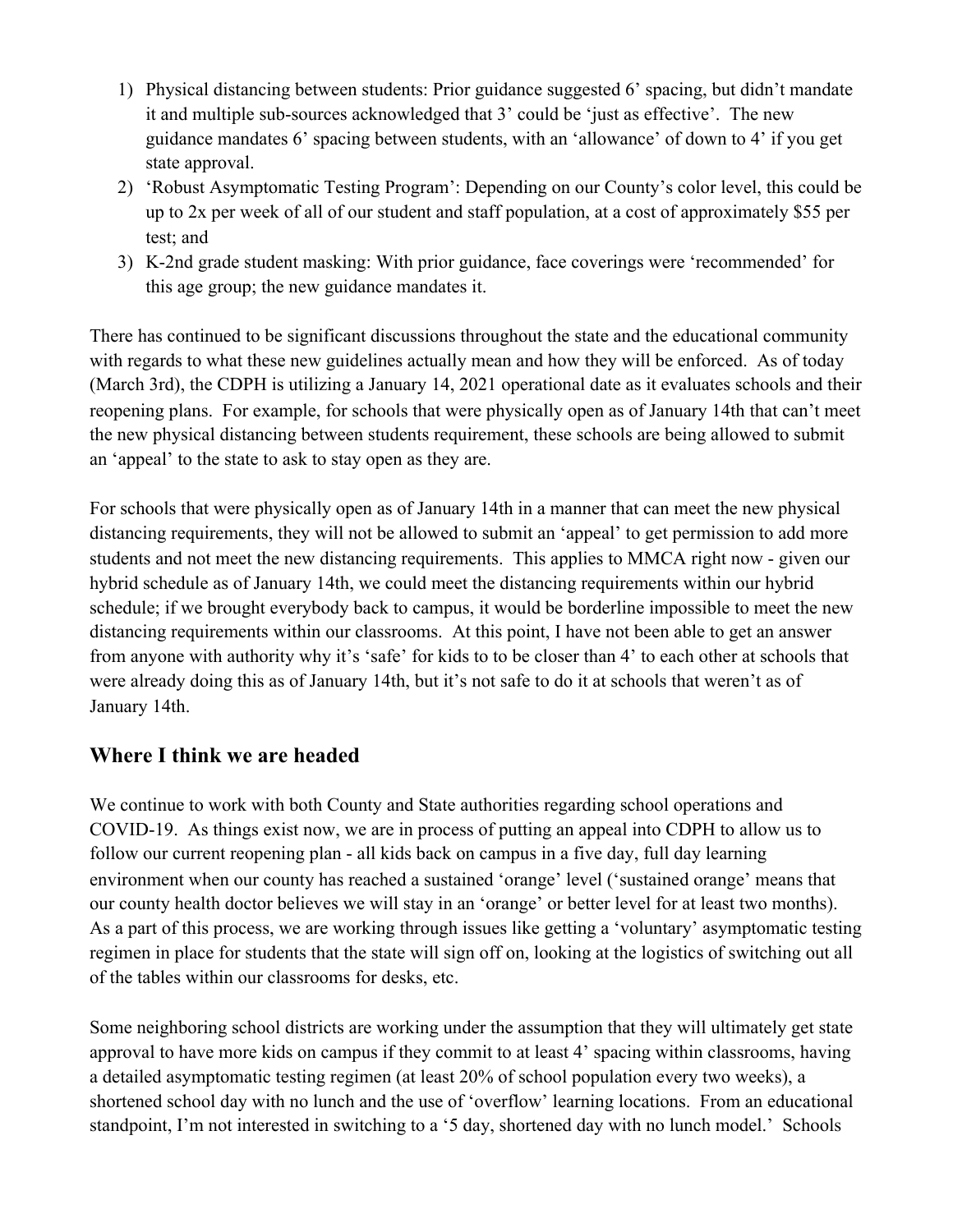making this choice are going for about 3.5-4 hours per day with 25-35 students in a classroom with 1 teacher, with some kids getting 'overflowed' to temporary classrooms like a multi-purpose room. Within our current AM/PM, we're doing 3 hours per day with about 15 students and 2 teachers. Within our current A/B, we've got about 13.5 hours per week in person, with about another 10 hours worth of Zoom/GMeet-based lessons. From an educational standpoint, I believe our existing hybrid schedule is better than the '5 day, shortened day with no lunch and overflowing kids.'

I also suspect the rules with COVID-19 and school operations will continue to seemingly continuously change moving forward. In anticipation of what a couple of those changes could be, we are sending out a link to a brief SurveyMonkey with a couple of different alternative scenarios to how we could finish out this school year. The link to the survey is [HERE](https://www.surveymonkey.com/r/Spring2021COVID), and we'd appreciate it if you could take a moment and provide us with your feedback.

Additionally, there are a couple other school-related items coming up that I want to make sure our families are aware of.

### **2021 Spring Parent - Teacher Conference Schedule**

Given this unique school year, we want to make sure we have the opportunity for at least one Parent - Teacher Conference interaction this year. To make this happen within our current hybrid schedule, we'll be making a slight tweak to our existing Hybrid Schedule for the week of March 22nd:

#### **P-T Conference week schedule - March 22nd - March 26th**

Monday, March 22nd: 'normal' hybrid schedule day

Tuesday, March 23rd: 'normal' hybrid schedule day

Wednesday, March 24th: Distance learning day; ON-SITE, IN-PERSON P-T conference appointments available all day

Thursday, March 25th:

- A/B students (4th/8th graders) MINIMUM DAY, 8:30a-12:00p, ZOOM-BASED P-T conferences in the afternoon
- AM/PM students (K-3rd graders, 6th graders) -
	- AM students: Distance learning at home day
	- PM students: Regular 12:20p-3:20p 'PM' schedule
	- P-T Conferences: 8:00a 11:30a ZOOM-BASED P-T conferences

Friday, March 26th:

- A/B students (5th/7th graders) MINIMUM DAY, 8:30a-12:00p, IN PERSON based P-T conferences in the afternoon
- AM/PM students (K-3rd graders, 6th graders) -
	- AM students: Regular 8:20a-11:20a 'AM' schedule